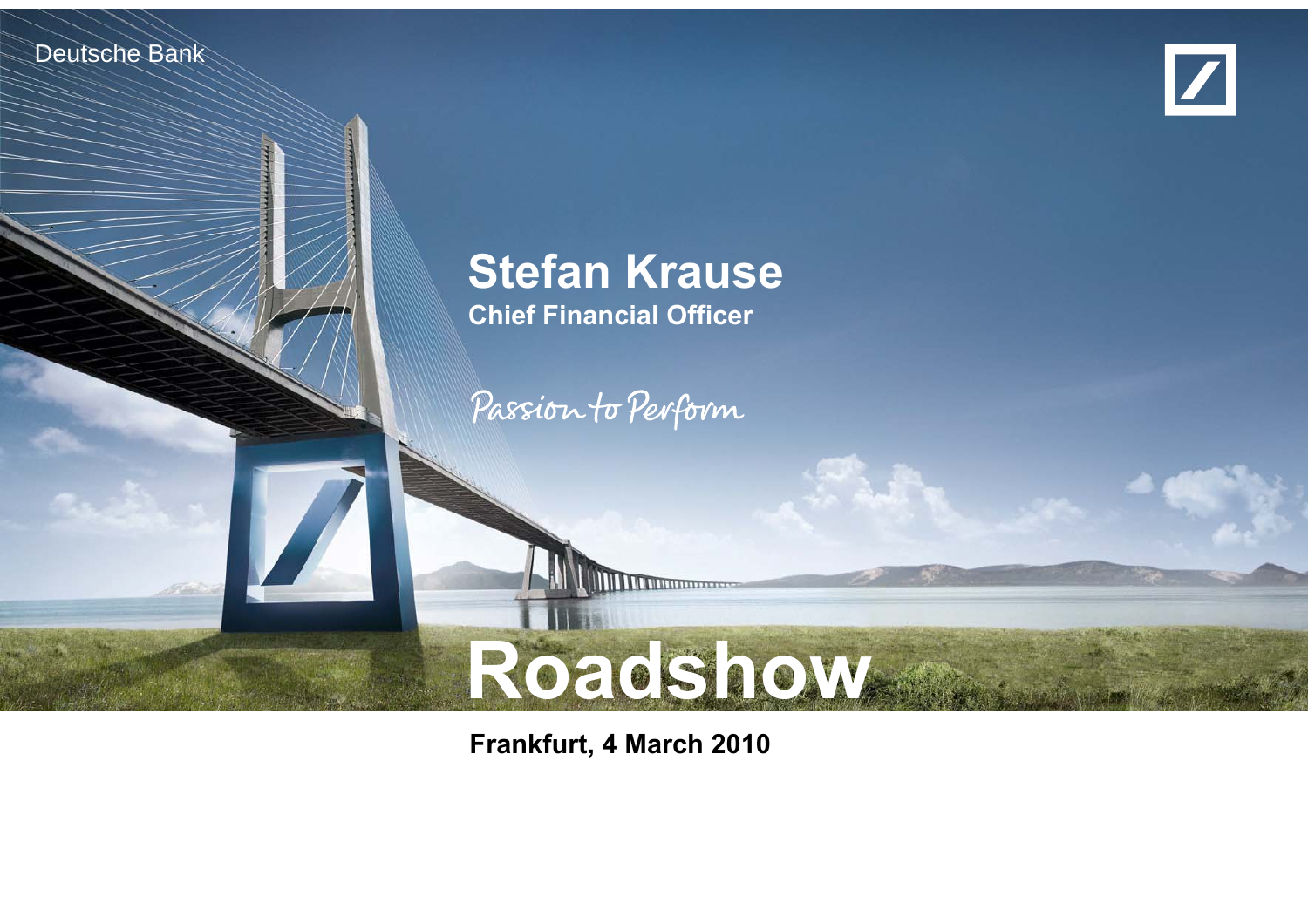## **Agenda**

|                | 2009: Strength on every dimension             |
|----------------|-----------------------------------------------|
|                | 2   Well-placed to deliver on Phase 4         |
| $\overline{3}$ | Meeting the demands of a changing environment |

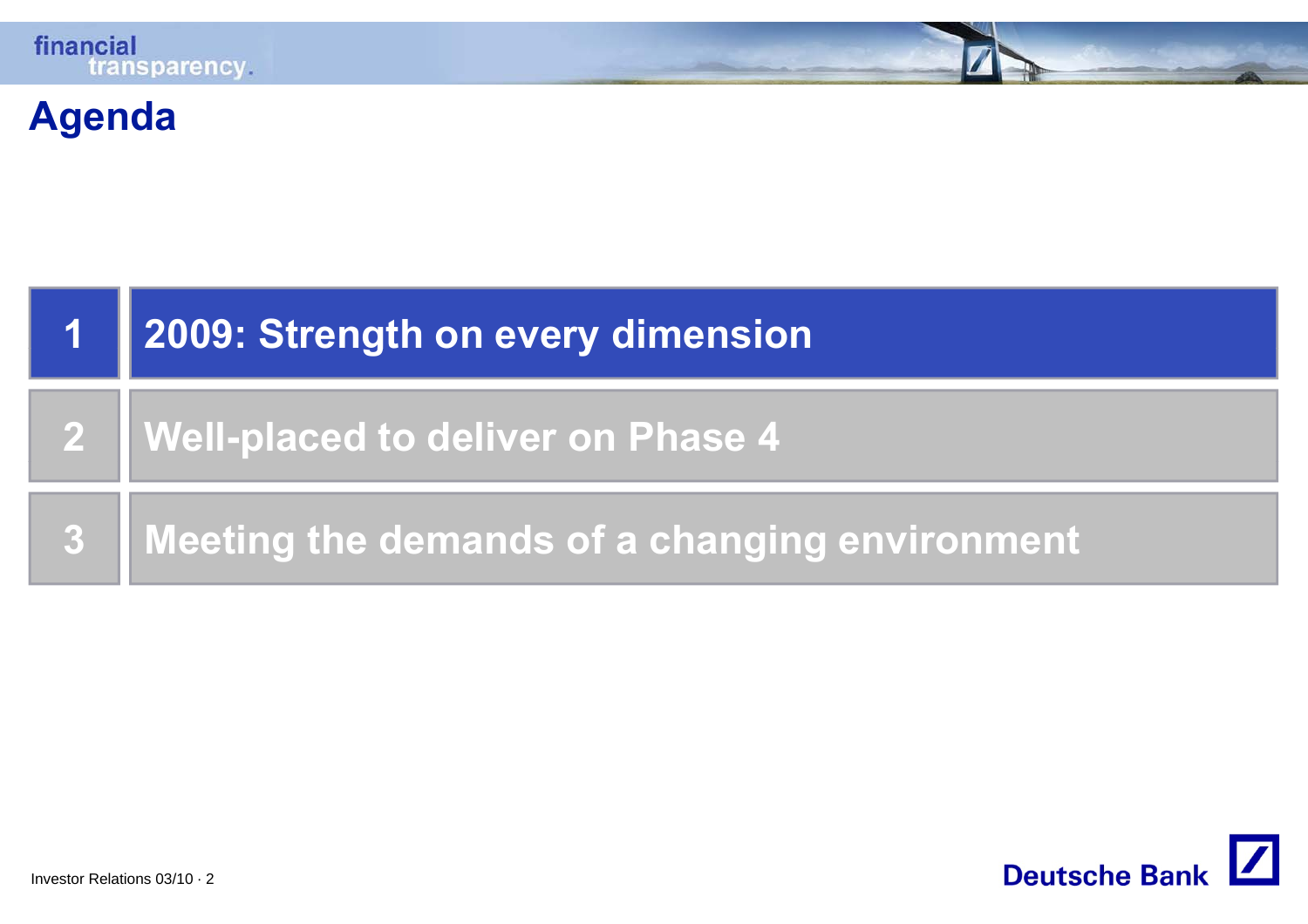#### **2009: Strength in every dimension**

|                              |                                               | <b>31 Dec</b><br>2008 | <b>31 Dec</b><br>2009 |
|------------------------------|-----------------------------------------------|-----------------------|-----------------------|
|                              | Income before income taxes (FY, in EUR bn)    | (5.7)                 | 5.2                   |
| <b>Profitability</b>         | Net income (FY, in EUR bn)                    | (3.9)                 | 5.0                   |
|                              | Pre-tax RoE (FY, target definition) $(1)$     | $(20)\%$              | 15%                   |
|                              | Tier 1 capital ratio                          | 10.1%                 | 12.6%                 |
| <b>Capital</b>               | Core Tier 1 capital ratio                     | $7.0\%$               | 8.7%                  |
| strength                     | Tier 1 capital (in EUR bn)                    | 31.1                  | 34.4                  |
|                              | Dividend per share (annual, in EUR)           | 0.50                  | $0.75^{(2)}$          |
|                              | Total assets (IFRS, in EUR bn)                | 2,202                 | 1,501                 |
| <b>Leverage</b><br>reduction | Total assets (U.S. GAAP pro-forma, in EUR bn) | 1,030                 | 891                   |
|                              | Leverage ratio (target definition) $(3)$      | 28x                   | 23x                   |

(1) Based on average active equity (2) Recommended

Investor Relations 03/10 · 3(3) Total assets based on U.S. GAAP pro-forma divided by total equity per target definition

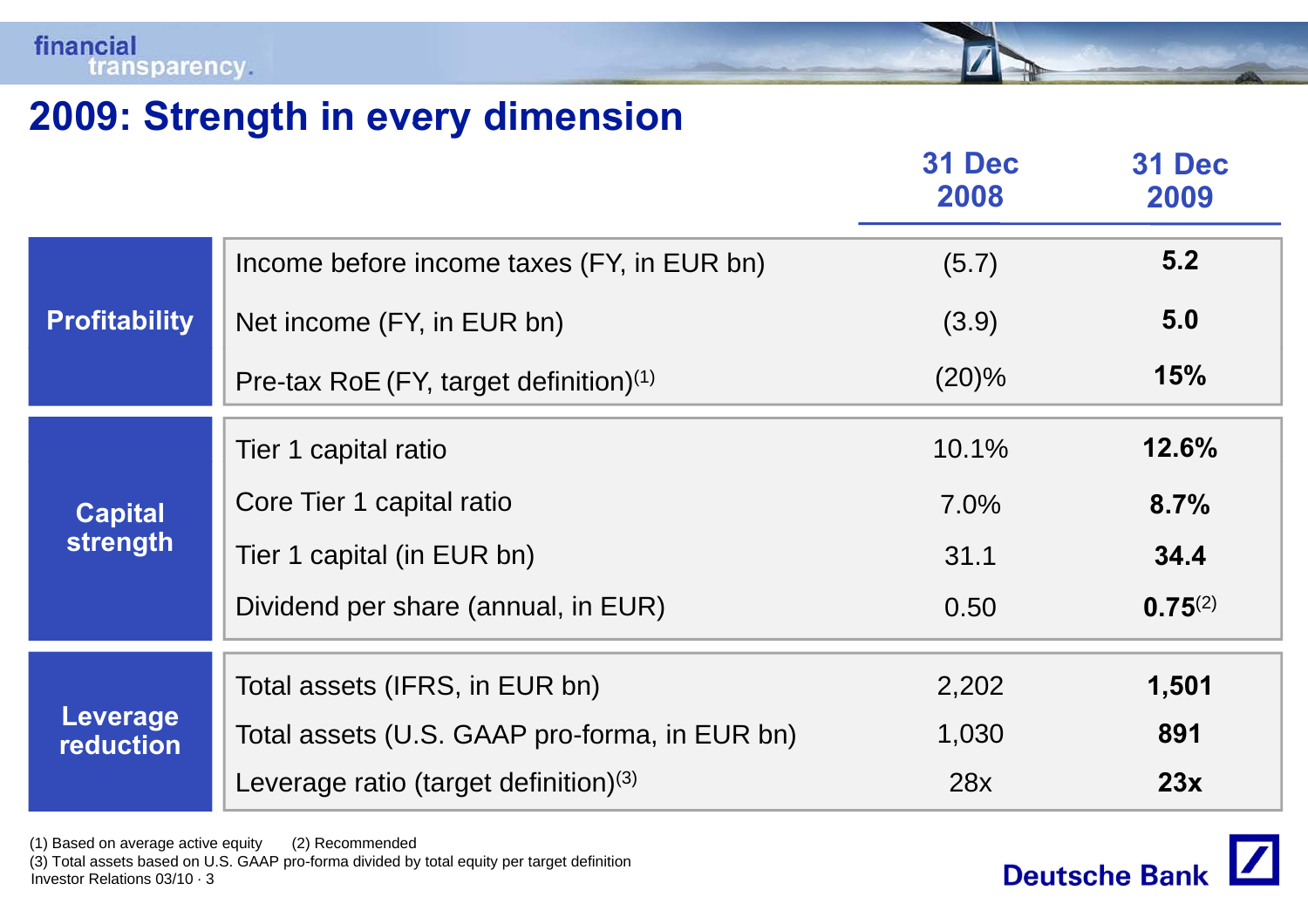#### financial transparency. **2009 in context** In EUR bn **Net revenues Net income**Mark-downsNet revenues



**Deutsche Bank** 

Investor Relations 03/10 · 4(1) Includes significant property impairment of EUR 0.5 bn for 1Q2009 and of EUR 0.1 bn for 4Q2009; 2003-2005 based on U.S. GAAP, 2006 onwards based on IFRS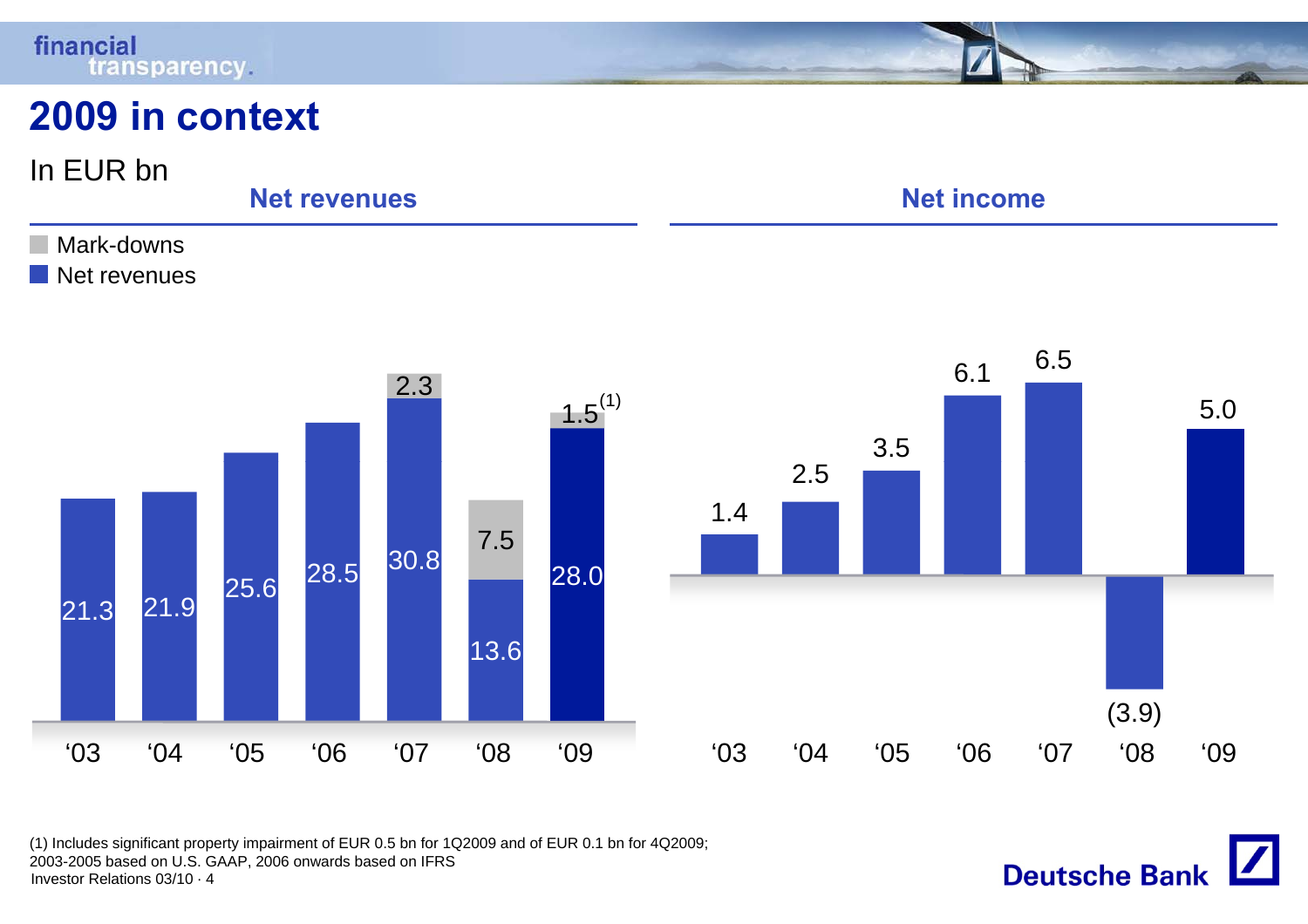## **Significant leverage reduction**

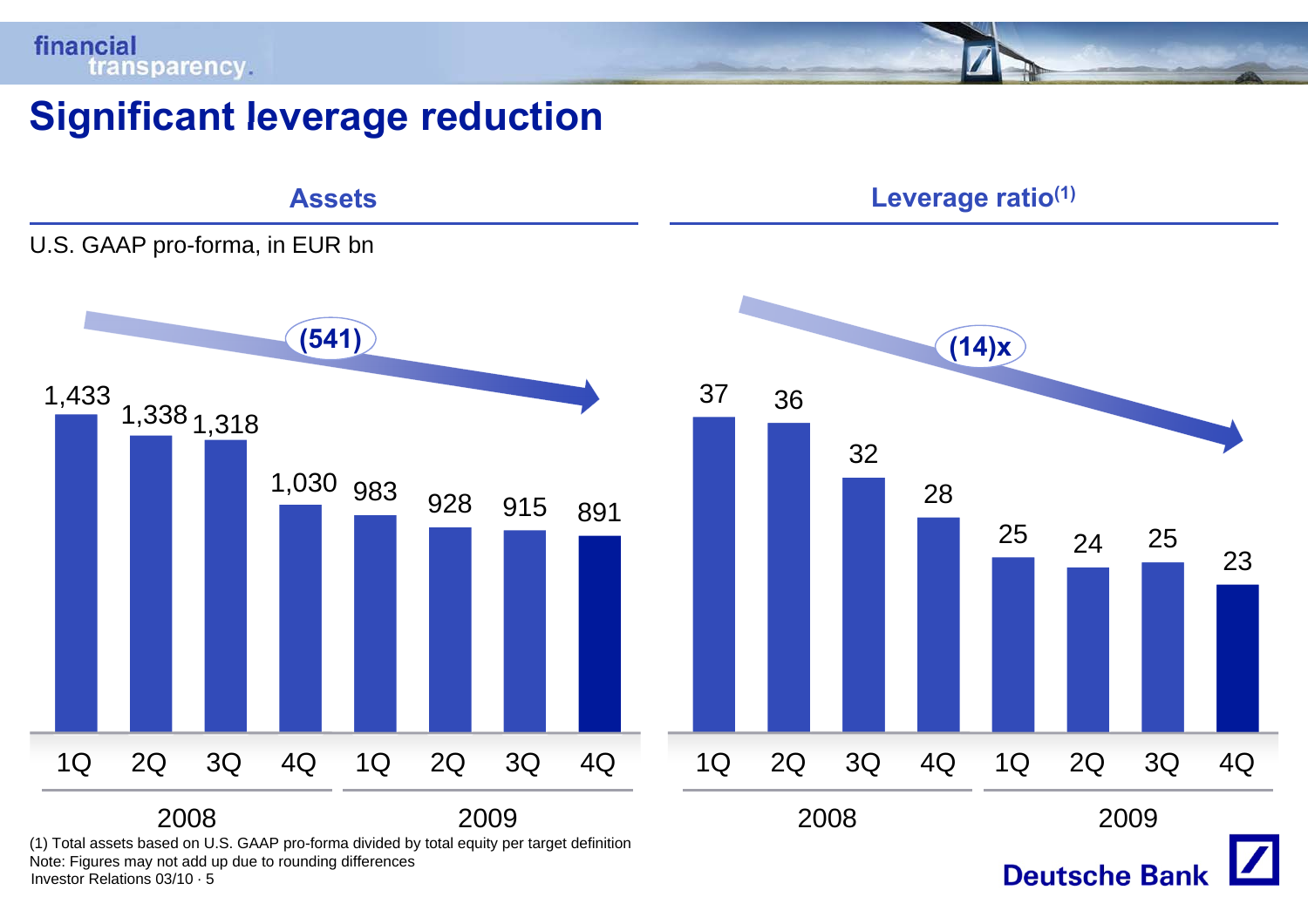#### **Strongest capital ratios ever**

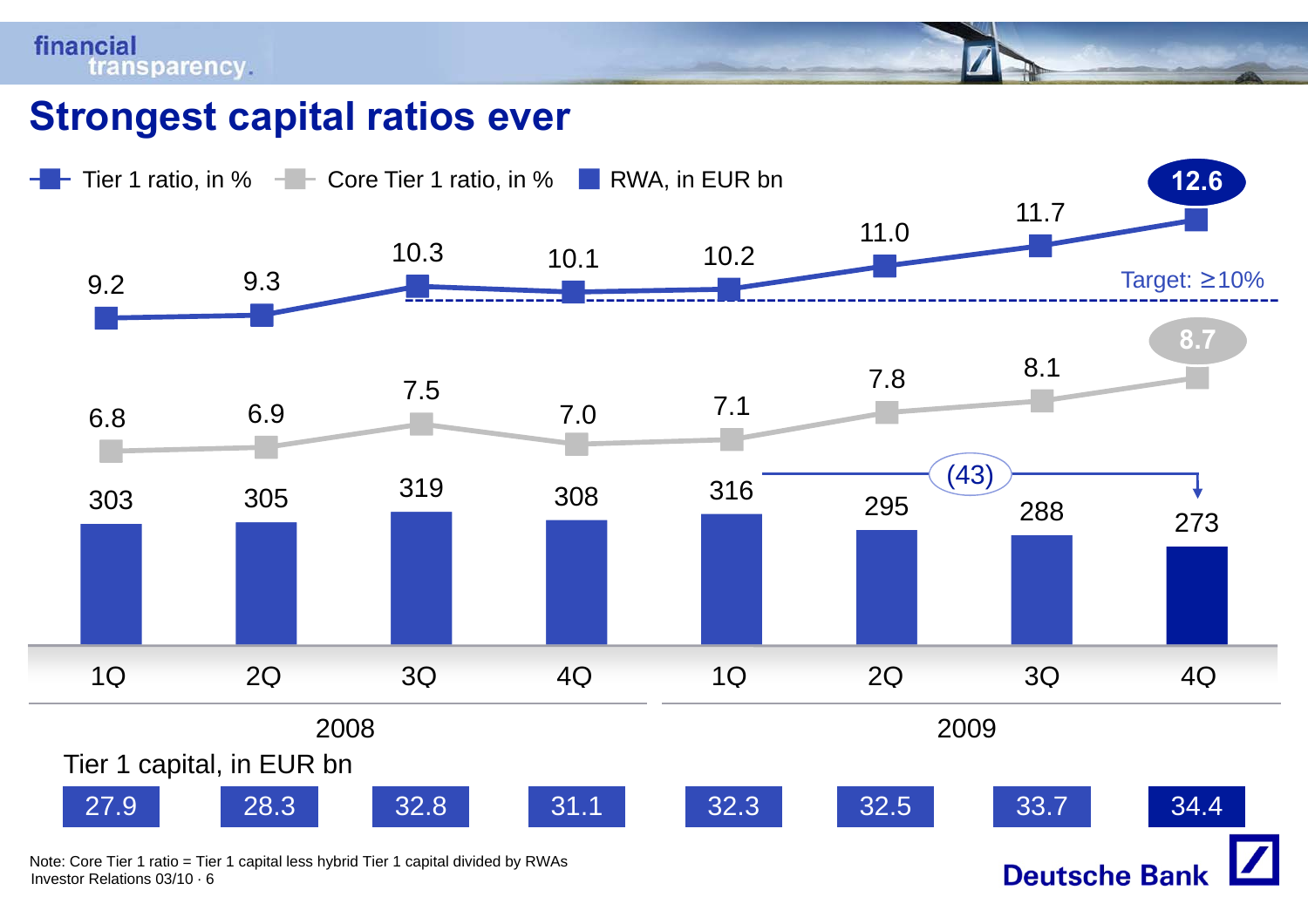#### **Agenda**



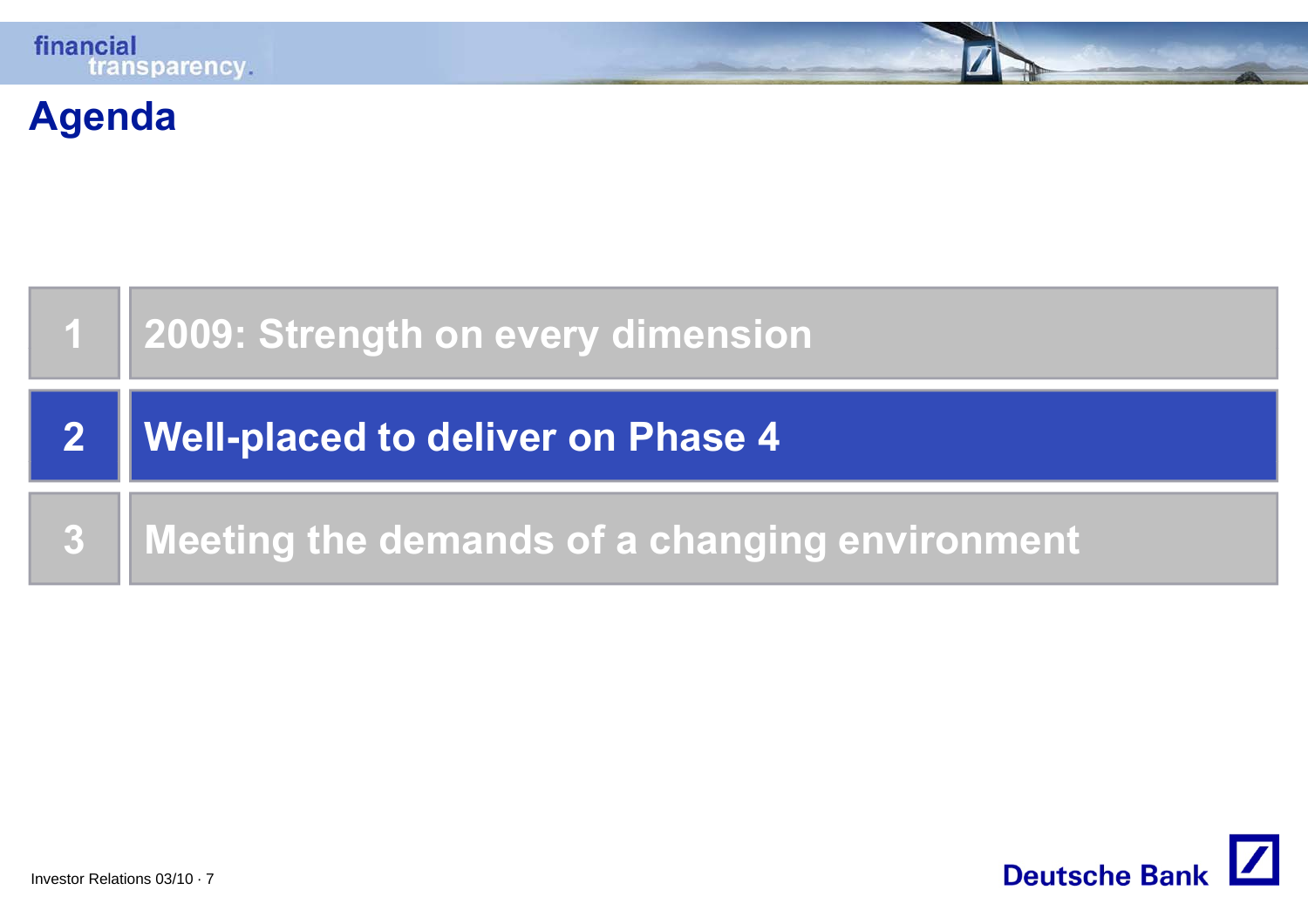#### **In 2002 we launched an ambitious transformation agenda**

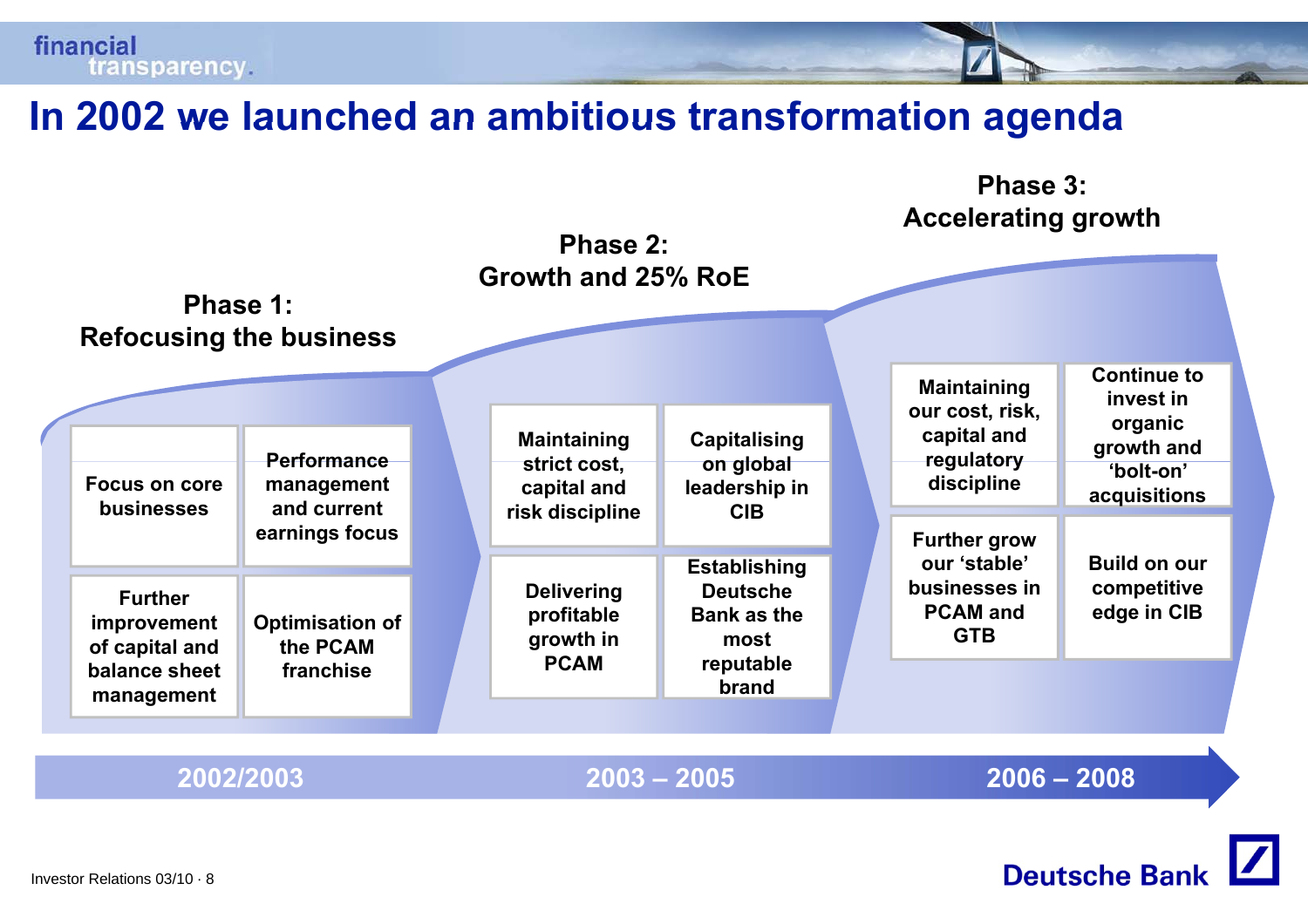#### **Well placed to deliver on Phase 4 Well**

**M t A d Ph 4 Managemen Agen da Phase** 

#### **2009 – 2011**

Increase CIB profitability with **Focus on core PCAM businesse**<br>renewed risk and balance sheet **and balance sheet**<br>and home market leadership<br>discipline

**Focus on core PCAM businesses**

**Focus on Asia as <sup>a</sup> key of revenue growth**

 **driver Reinvigorate our performance culture**

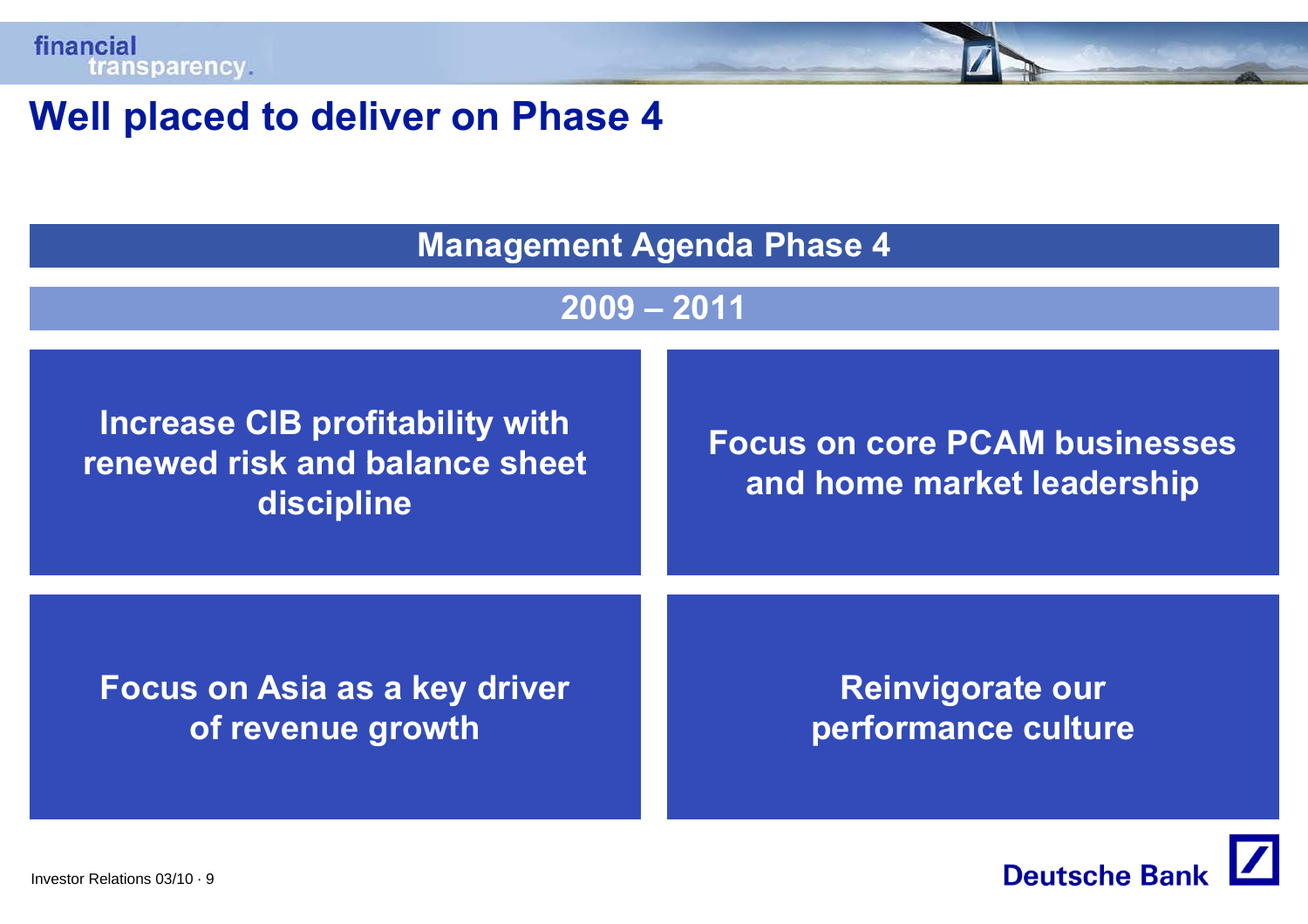#### financial **transparency**

#### **CB&S: Success of <sup>a</sup> recalibrated platform**

| Income before income taxes |      |      |      |      |               |             | <b>Key metrics</b>                                                                                                                                                                                                                                                                                           |                                 |                                                        |                                                 |
|----------------------------|------|------|------|------|---------------|-------------|--------------------------------------------------------------------------------------------------------------------------------------------------------------------------------------------------------------------------------------------------------------------------------------------------------------|---------------------------------|--------------------------------------------------------|-------------------------------------------------|
| In EUR bn                  |      |      |      |      |               |             |                                                                                                                                                                                                                                                                                                              | 2007 2009                       |                                                        | $\Delta$                                        |
| 2.7                        | 2.5  | 3.9  | 5.4  | 4.2  |               | $3.5^{(1)}$ | Leverage and risk reduction:<br>Assets <sup>(2)</sup> (U.S. GAAP pro-forma, in EUR bn) $1,239$<br>RWA (in EUR bn)<br>$\blacksquare$ Value-at-Risk <sup>(4)</sup><br>$-$ CIB VaR<br>- CIB constant input VaR<br>S&T revenues to assets ratio <sup>(5)</sup> (in bps)<br>Dedicated Prop Trading <sup>(6)</sup> | $231^{(3)}$<br>118<br>84<br>117 | 674<br>188<br>108<br>36<br>227<br>$\triangle$ vs. 2007 | (46)%<br>(19)%<br>(9)%<br>(57)%<br>94%<br>(90)% |
| 2003                       | 2004 | 2005 | 2006 | 2007 | (8.5)<br>2008 | 2009        | Revenue growth in key businesses:<br>Global Finance & Foreign Exchange<br>■ Core Rates<br>■ Emerging Markets Debt<br><b>Commodities</b>                                                                                                                                                                      |                                 | $\sim 45\%$<br>$~10\%$<br>$~110\%$<br>~140%            |                                                 |

(1) Includes UK payroll tax of EUR 0.2 bn (2) Comparable IFRS CB&S assets are EUR 1,762 bn for 2007 and EUR 1,283 bn for 2009; variance between 2007 and 2009 is (27)% (3) Per 31 March 2008 due to Basel II introduction (4) and 2009 is (27)% (3) Per 31 March 2008 due to Basel II introduction (5) Calculated as reported Sales & Trading revenues divided by total Global Markets U.S. GAAP pro-forma assets, including mark-downs and other losses (6) Based on notional capital which is defined as the amount of investible capital available to the prop trading desk; variance vs. peak in Aug 2007 Note: 2003-2005 based on U.S. GAAP, 2006 onwards based on IFRS**Deutsche Bank** Investor Relations 03/10 · 10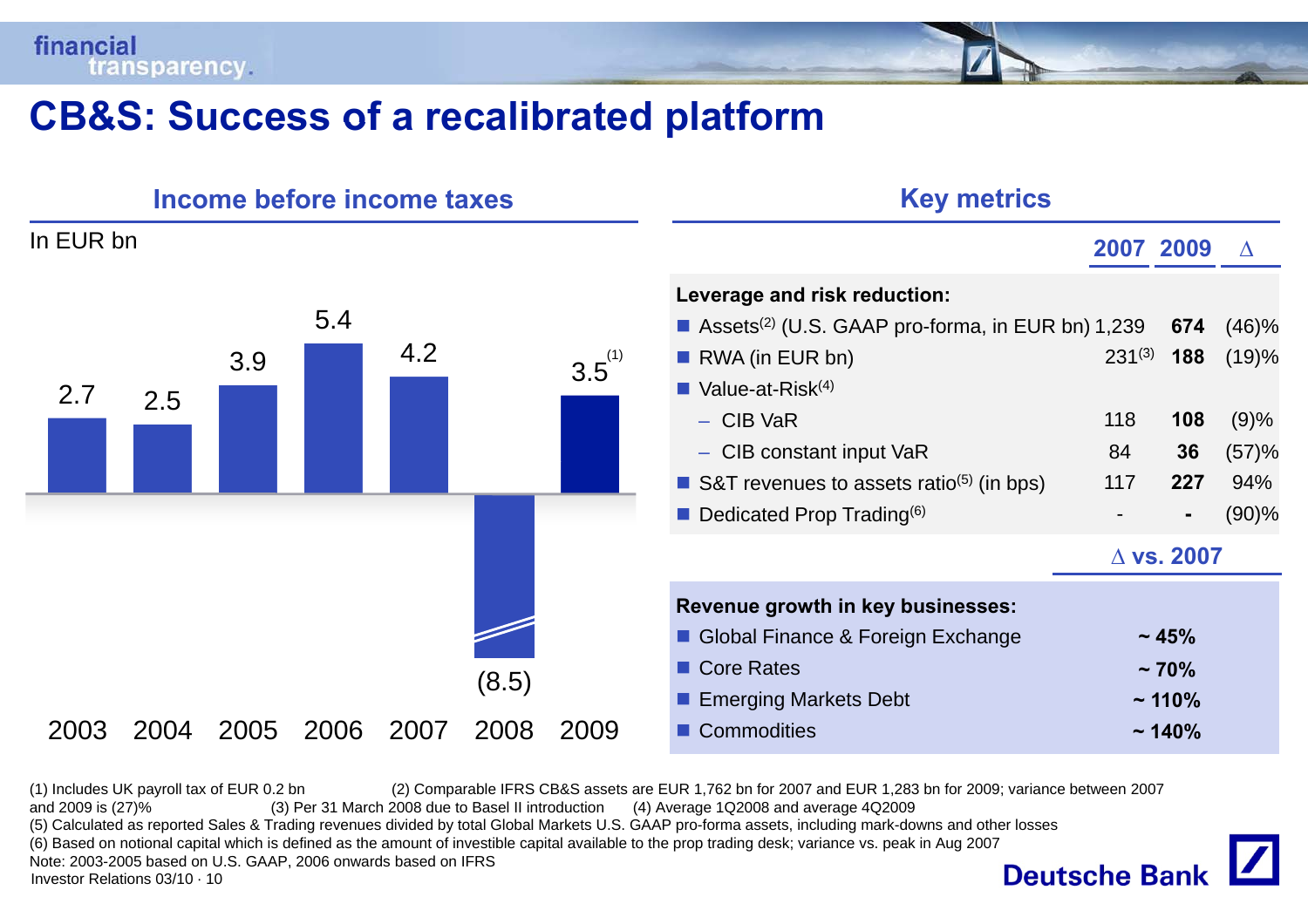## **GTB: Gaining share in <sup>a</sup> high -quality business quality**

| <b>Income before income taxes</b> |                                          |      |           |           |                     |           | <b>Key metrics</b>                                                                                                                                                                                  |                         |  |  |  |
|-----------------------------------|------------------------------------------|------|-----------|-----------|---------------------|-----------|-----------------------------------------------------------------------------------------------------------------------------------------------------------------------------------------------------|-------------------------|--|--|--|
| In EUR m                          |                                          |      |           |           |                     |           | 2008<br>2009                                                                                                                                                                                        | $\Delta$                |  |  |  |
|                                   | <b>XX</b> Pre-tax Return on Equity, in % |      |           |           |                     |           |                                                                                                                                                                                                     |                         |  |  |  |
| 16                                |                                          | 33   | 66<br>705 | 86<br>945 | <b>102</b><br>1,106 | 67<br>776 | <b>Market share gains:</b><br>Trade Finance $(1)$ (in $\%$ )<br>23.9<br>26.1<br><b>EUR Clearing</b> <sup>(2)</sup> (in %)<br>19.2 21.2<br>Assets under custody <sup>(3)</sup> (in EUR bn) 907 1,298 | 2.3ppt<br>2.0ppt<br>43% |  |  |  |
| 228                               | 254                                      | 433  |           |           |                     |           | Upside potential (market environment):<br>Normalisation of interest rates<br>Recovery of export / trade volumes                                                                                     |                         |  |  |  |
| 2003                              | 2004                                     | 2005 | 2006      | 2007      | 2008                | 2009      |                                                                                                                                                                                                     |                         |  |  |  |

**Deutsche Bank** 

(1) Market share for German L/Cs received; 2008 and 2009 based on 4Q2008 and 4Q2009, respectively

(2) 2008 and 2009 based on average of 4Q2008 and 4Q2009, respectively (3) At period end, 2008 based on 1Q2009 data Note: 2003 – 2005 based on U.S. GAAP; 2006 onwards based on IFRS; 2003 IBIT and RoE adjusted for gain on sale of Global Securities Services

Source: SWIFT Market Watch, Target 2 Germany

Investor Relations 03/10 · 11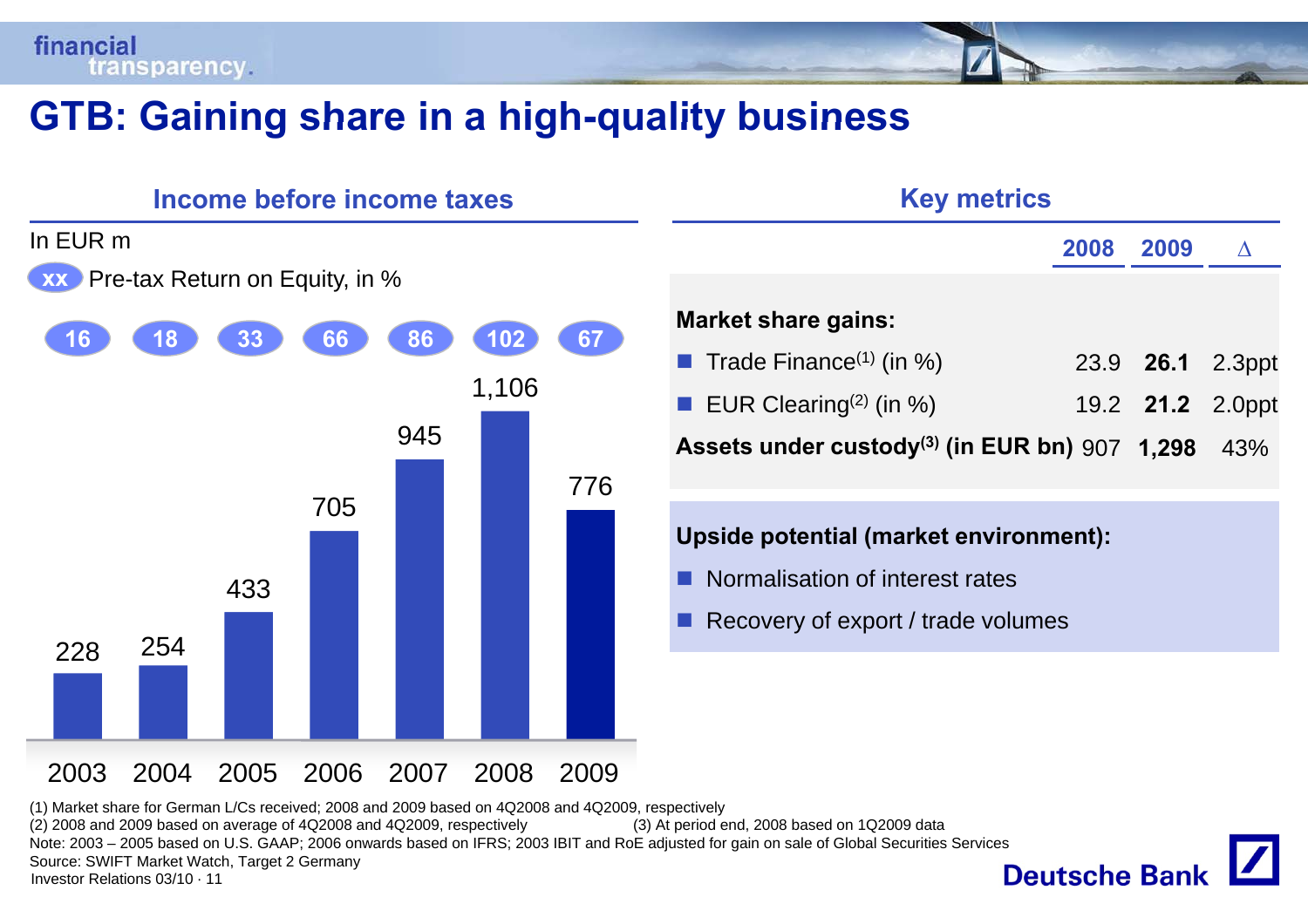#### financial **transparency**

#### **PCAM: Opportunity to achieve undisputed home market achieve leadership …**

#### Positioning in German market



(1) Incl. Dresdner Bank

Investor Relations 03/10 · 12Note: Sal. Oppenheim includes BHF and Frankfurt Trust; Source: Asset Management – BVI; PWM – McKinsey; PBC – PBC Finance

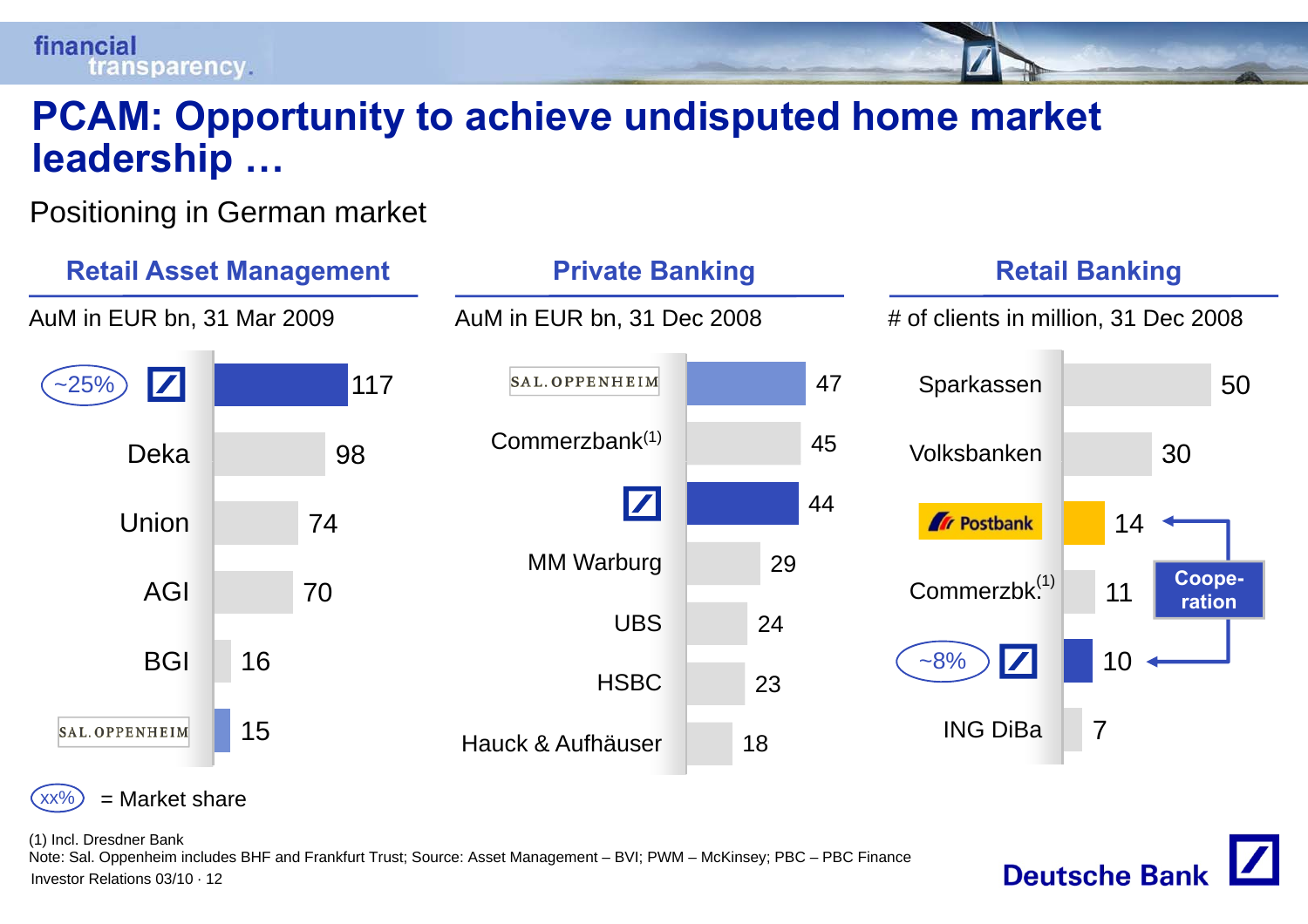financial transparency.

### **… and to close the gap vs large European players vs. players**



**Deutsche Banl** 

Investor Relations 03/10 · 13(1) Incl. Dresdner Bank Source: Annual reports, McKinsey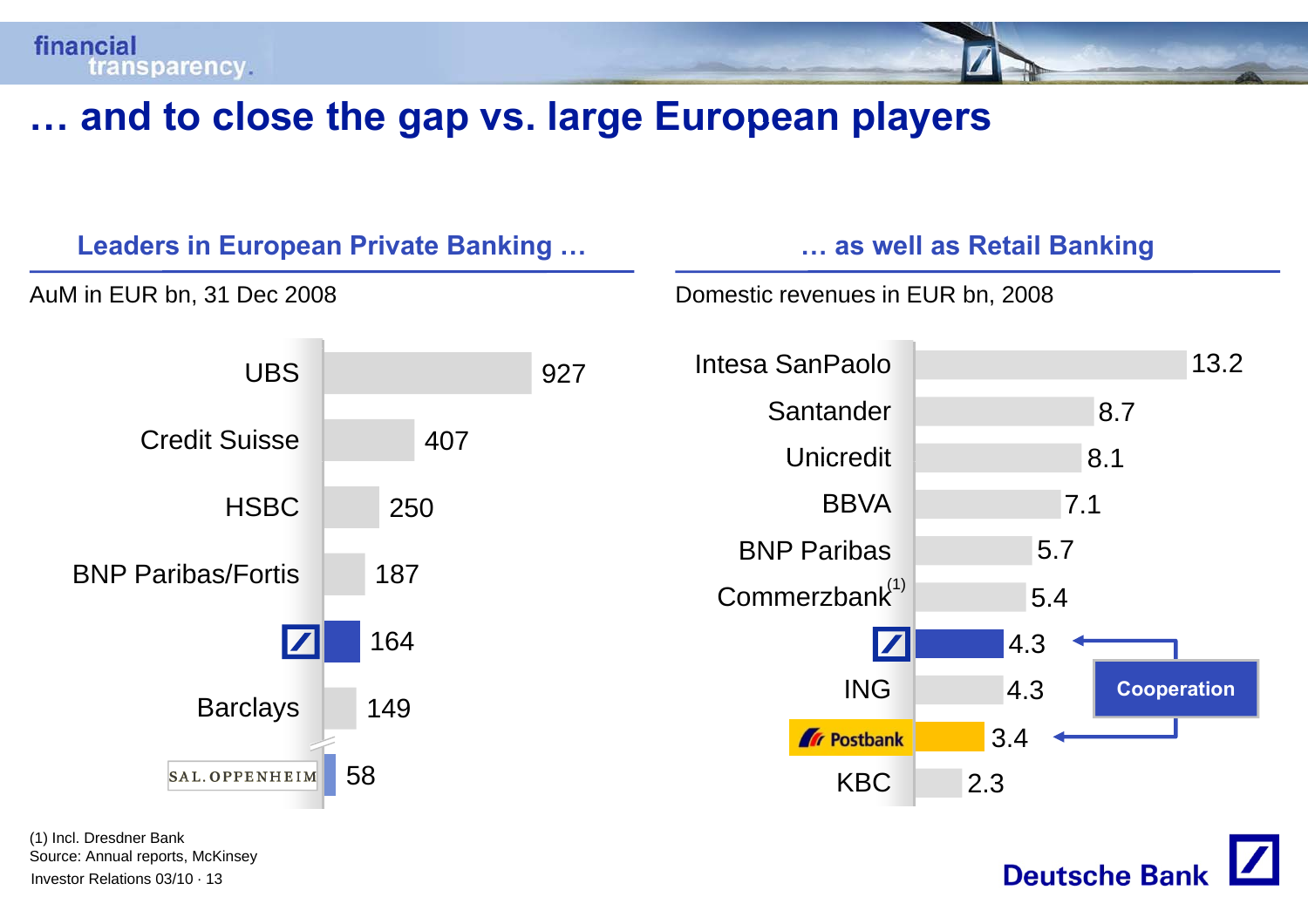## **AWM: Return to profitability and net new money growth to**

| Income before income taxes    |     |                        |       |       |                 |      |     | <b>Key metrics</b>                                           |      |                      |          |
|-------------------------------|-----|------------------------|-------|-------|-----------------|------|-----|--------------------------------------------------------------|------|----------------------|----------|
| In EUR m                      |     |                        |       |       |                 |      |     |                                                              | 2008 | 2009                 | $\Delta$ |
| 188                           | 242 |                        |       |       |                 | 134  | 326 | Net new money growth (in EUR bn):                            |      |                      |          |
|                               |     |                        |       |       |                 |      |     | <b>Asset Management</b>                                      | (22) | 9                    | 31       |
|                               |     | (95)                   |       |       | (85)            |      |     | <b>Private Wealth Management</b>                             | 10   | $\overline{7}$       | (2)      |
|                               |     |                        |       | (173) |                 |      |     | <b>Total AWM</b>                                             | (13) | 16                   | 29       |
|                               |     |                        | (860) |       |                 |      |     |                                                              |      | $\triangle$ vs. 2007 | $\Delta$ |
|                               |     |                        |       |       |                 |      |     | <b>Cost and headcount reduction (AM):</b>                    |      |                      |          |
| 1Q                            | 2Q  | 3Q                     | 4Q    | 1Q    | 2Q              | 3Q   | 4Q  | Comp and benefits <sup>(2)</sup> (in EUR m)                  |      | $\sim$ (250)         | (30)%    |
|                               |     | 2008                   |       |       |                 | 2009 |     | Non-Comp direct costs <sup>(3)</sup> (in EUR m) $\sim$ (125) |      |                      | (30)%    |
| Specific items <sup>(1)</sup> |     |                        |       |       |                 |      |     | $\blacksquare$ FTE                                           |      | $\sim (800)$         | (24)%    |
| (62)                          |     | $(11)$ $(294)$ $(917)$ |       |       | $(183)$ $(160)$ | (25) | 232 |                                                              |      |                      |          |

**Deutsche Bank** 

(1) Reflects RREEF impairments, seed coinvest impairments, money market fund injections, impairments / write-backs on

intangible assets, severance, ARP/S settlement and acquisition related costs

(2) Excluding Severance

Investor Relations 03/10 · 14(3) Exclude money market fund injections, Maher/ other RREEF consolidations and Sal. Opp. acquisition related costs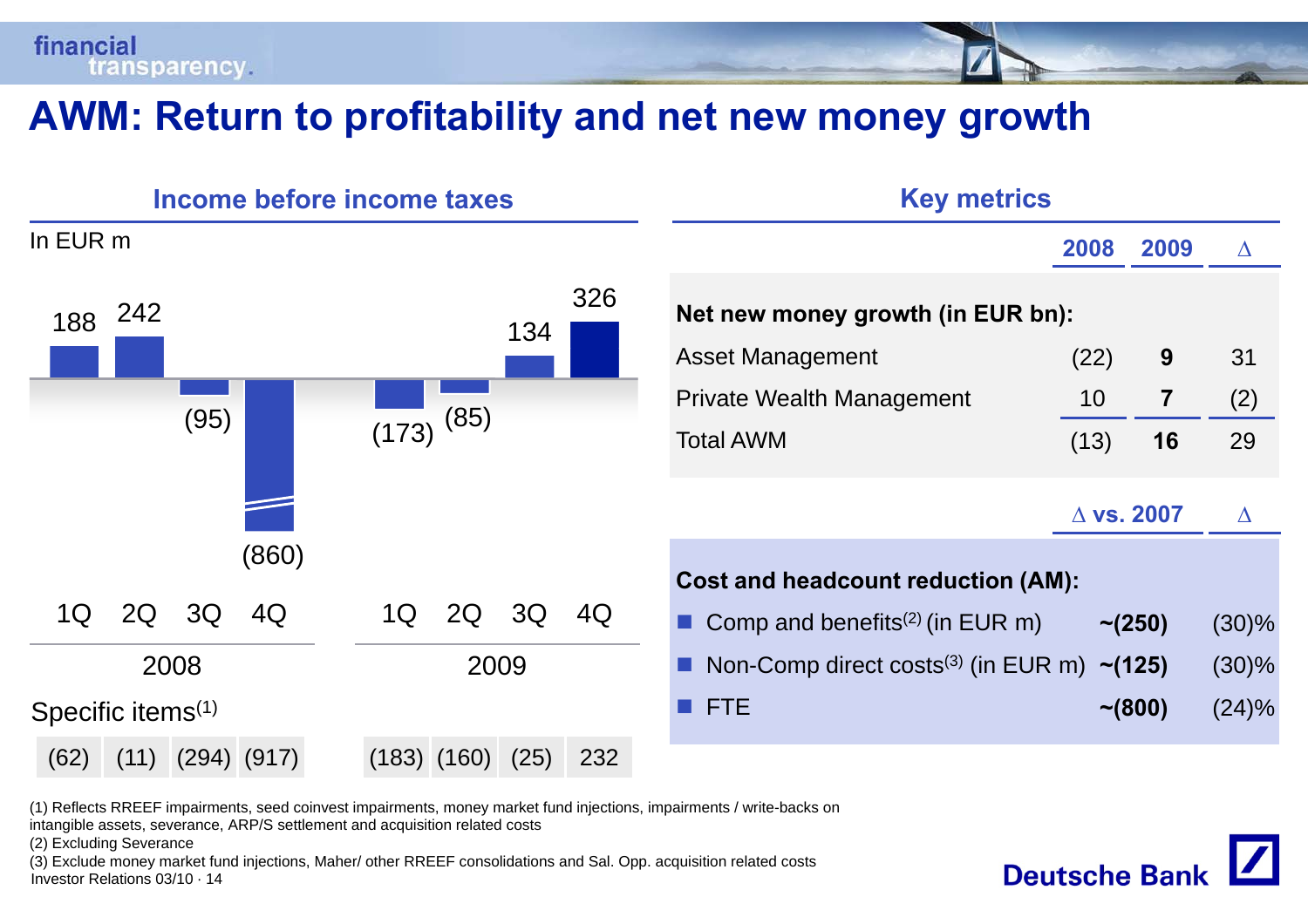## **PBC: Responding to <sup>a</sup> challenging environment**

|          | Income before income taxes |      |                 | <b>Key features</b>                                                                                           |                                 |                                 |                                             |  |  |
|----------|----------------------------|------|-----------------|---------------------------------------------------------------------------------------------------------------|---------------------------------|---------------------------------|---------------------------------------------|--|--|
| In EUR m |                            |      | Severance $(1)$ | At period end, in EUR bn                                                                                      | 2008                            | 2009                            | $\Delta$                                    |  |  |
| 121      |                            |      |                 | <b>Revenue mix:</b><br>Investment products<br>Deposits / payments<br><b>Credit products</b><br>Other<br>Total | 1.4<br>1.7<br>2.1<br>0.6<br>5.8 | 1.1<br>1.6<br>2.4<br>0.5<br>5.6 | (23)%<br>$(4)\%$<br>13%<br>(14)%<br>$(3)\%$ |  |  |
| 945      |                            | 248  |                 | <b>Significant items:</b><br><b>Provision for credit losses</b><br>Severance                                  | 0.7<br>0.1                      | $0.8^{(2)}$<br>0.2              | 21%<br>106%                                 |  |  |
|          |                            |      |                 | <b>Upside potential:</b><br>Severance reduction / efficiency gains<br>Stabilising provision for credit losses |                                 |                                 |                                             |  |  |
| 2008     |                            | 2009 |                 | Investment product revenues                                                                                   |                                 |                                 |                                             |  |  |

 $\mathbf{Z}$ 

**Deutsche Bank** 

(1) Includes direct severance booked in business and allocations of severance booked in infrastructure

(2) FY2009 provision for credit losses positively impacted by changes in parameter and model assumptions, contributing EUR 146 m

Investor Relations 03/10 · 15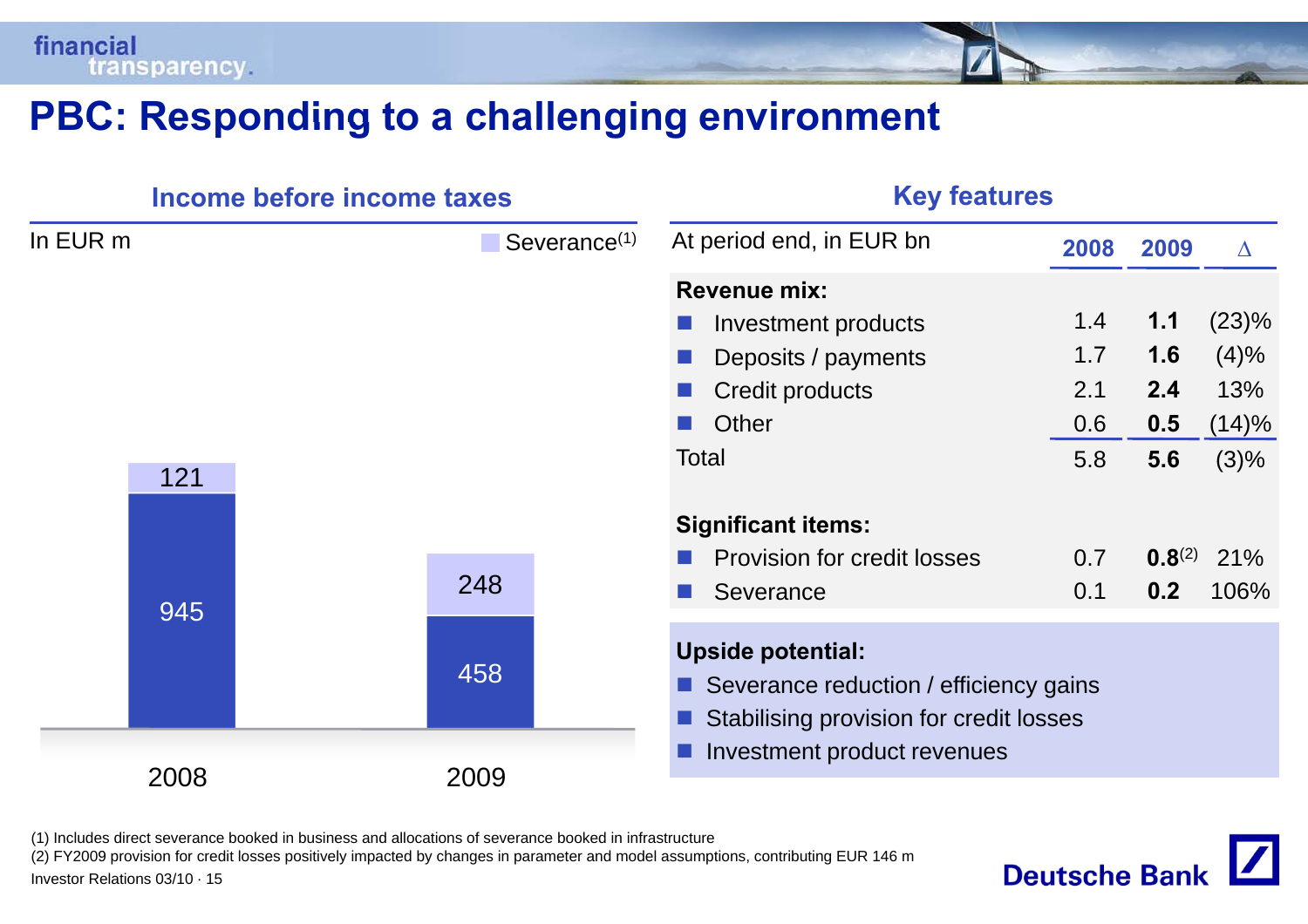## **Continuing to increase our commitment to Asia our**

#### **Well-positioned today Our aspirations**



Net revenues Asia/Pacific excl. Japan, in EUR bn



(1) For FX: Euromoney, #1 based on FX poll in Asia (incl. Japan, ex ANZ) from 2005 - 09 and in Australasia from 2006 - 09 / For Fixed Income: Dealogic, based on G3 bonds underwriting volume in Asia (ex Japan, ex ANZ) as of 27 Nov 2009 / For ECM & M&A: Dealogic, based on fees in Asia (ex Japan, incl. ANZ) as of 30 Nov 2009 (2) #4 overall per estimated transaction banking revenues in Asia (ex Japan, incl. ANZ) / #2 Best Global Cash Mgmt Bank per AsiaMoney Cash Mgmt Poll 2009 / "Best Transaction Bank" per The Asset 2009 (3) #6 overall per estimated assets in Asia (ex Japan, incl. ANZ) / "Private Bank of the Year" per AsiaRisk 2009<br>Deutsche Bank

Investor Relations 03/10 · 16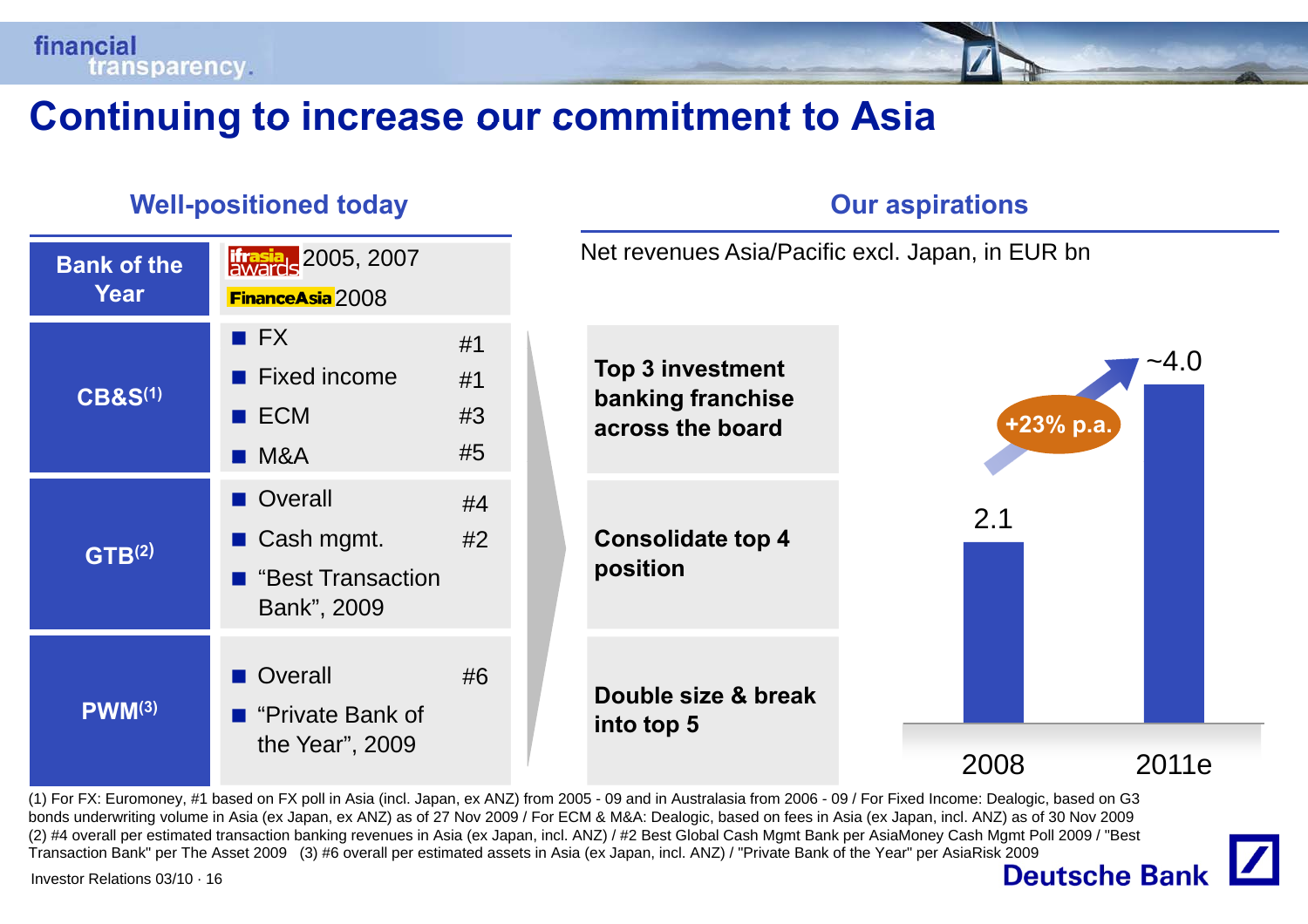

#### **Performance culture: Cost and infrastructure efficiency**



- Renewed emphasis on cost<br>discipline and efficiency p.
- $\mathbb{R}^2$ ■ Continued focus on employee productivity in front-office
- $\mathbb{R}^3$  Substantial efficiency aspiration in infrastructure – EUR 1 bnefficiency gains by 2011

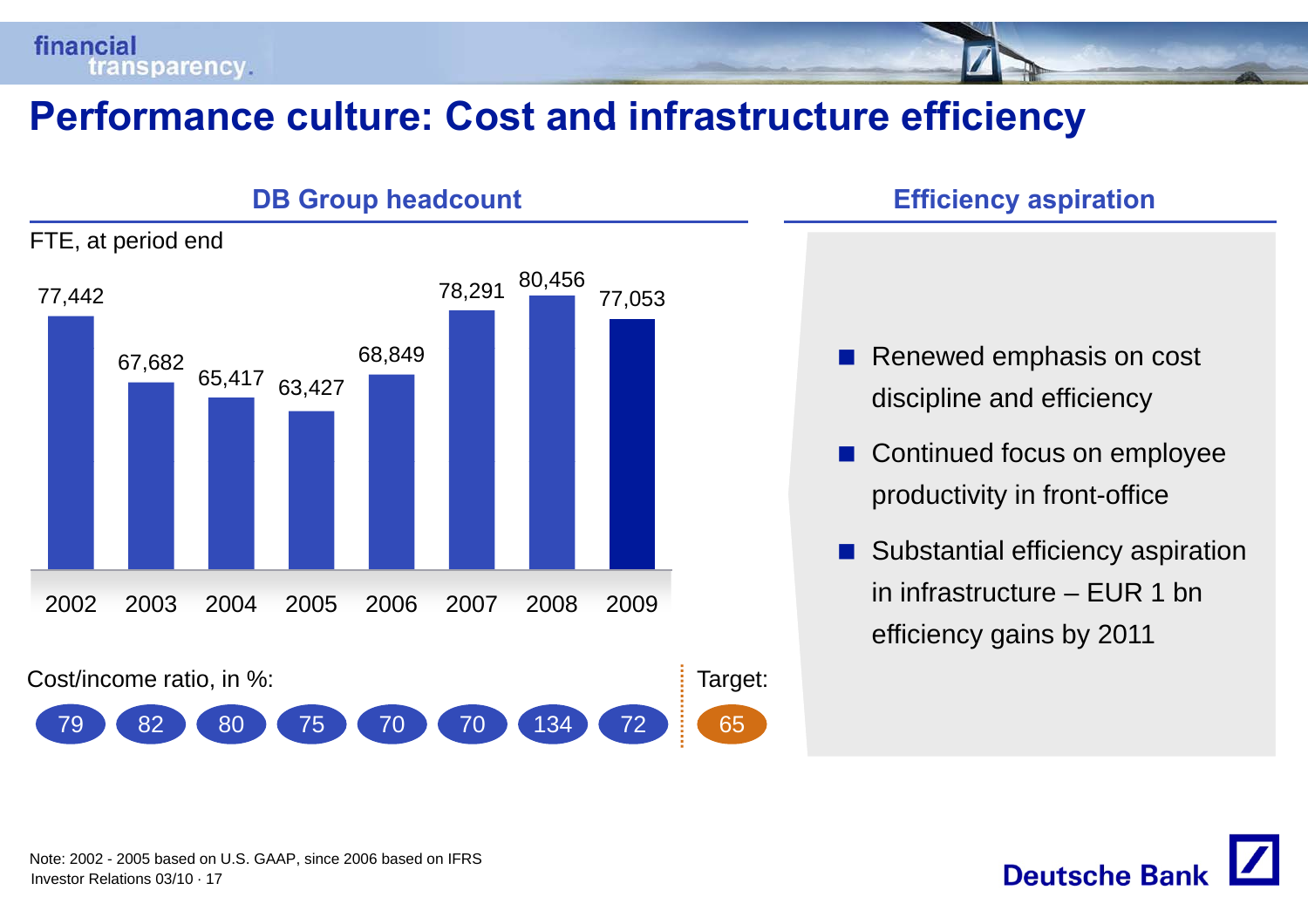

#### **Phase 4: Financial potential**

#### **Phase 4 potential 2011**

|             | Revenue growth p.a.                      | $~10^{9}$          |
|-------------|------------------------------------------|--------------------|
| Performance | Income before income taxes, in EUR bn(1) | ~10.0              |
|             | <b>Return on Equity(2)</b>               | 25% over the cycle |
|             | Cost / income ratio                      | ~1.65%             |
|             | <b>Tier 1 ratio</b>                      | $\geq 10\%$        |
| Constraints | Leverage <sup>(3)</sup>                  | $\leq$ 25x         |

(1) Before Corporate Investments and Consolidations & Adjustments

(2) Pre-tax return on Average Active Equity

Investor Relations 03/10 · 18 (3) Per target definition: Assets based on U.S.GAAP 'pro-forma'; total equity adjusted for FV gains / losses on DB issued debt

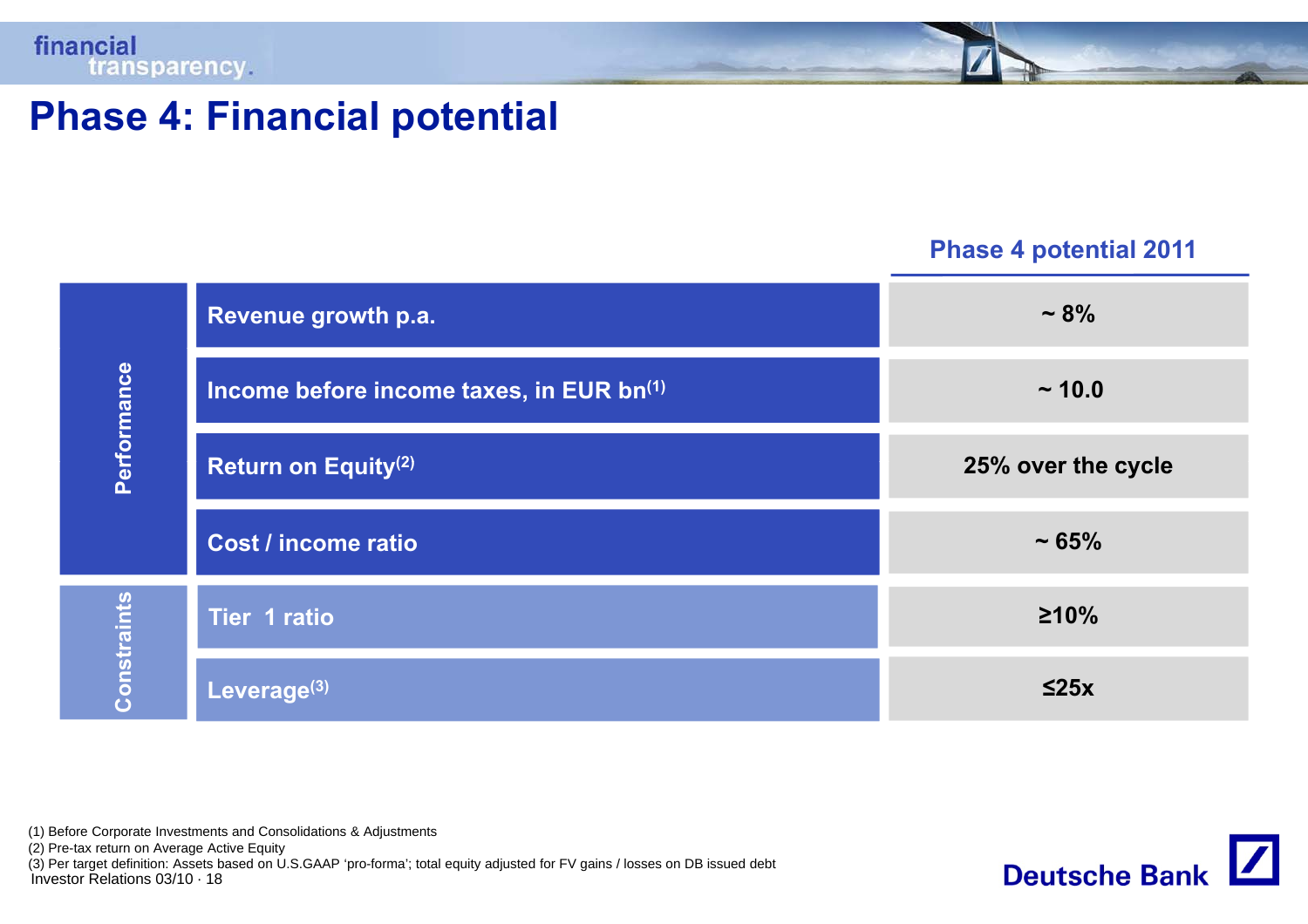

## **Phase 4: IBIT potential of business divisions**

In EUR bn

**Phase 4 potential 2011**

| <b>Bottom up approach</b><br>e: Figures do not add up due to rounding differences | <b>Deutsche Bank</b> |
|-----------------------------------------------------------------------------------|----------------------|
| <b>Total business divisions</b>                                                   | 10.0                 |
| <b>Private &amp; Business Clients</b>                                             | 1.5                  |
| <b>Asset and Wealth Management</b>                                                | 1.0                  |
| <b>Global Transaction Banking</b>                                                 | 1.3                  |
| <b>Corporate Banking &amp; Securities</b>                                         | 6.3                  |

Investor Relations 03/10 · 19Note: Figures do not add up due to rounding differences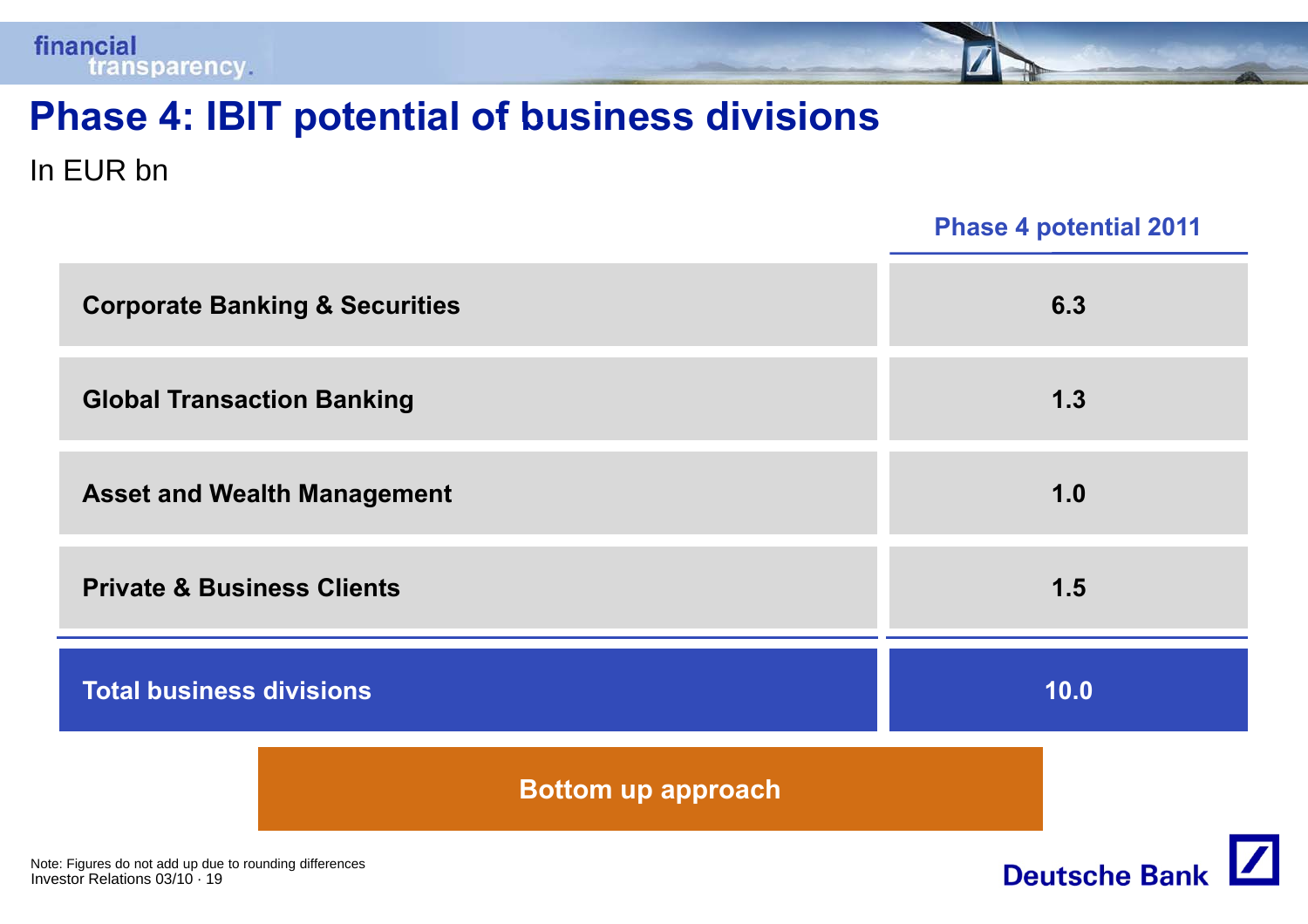#### **Agenda**



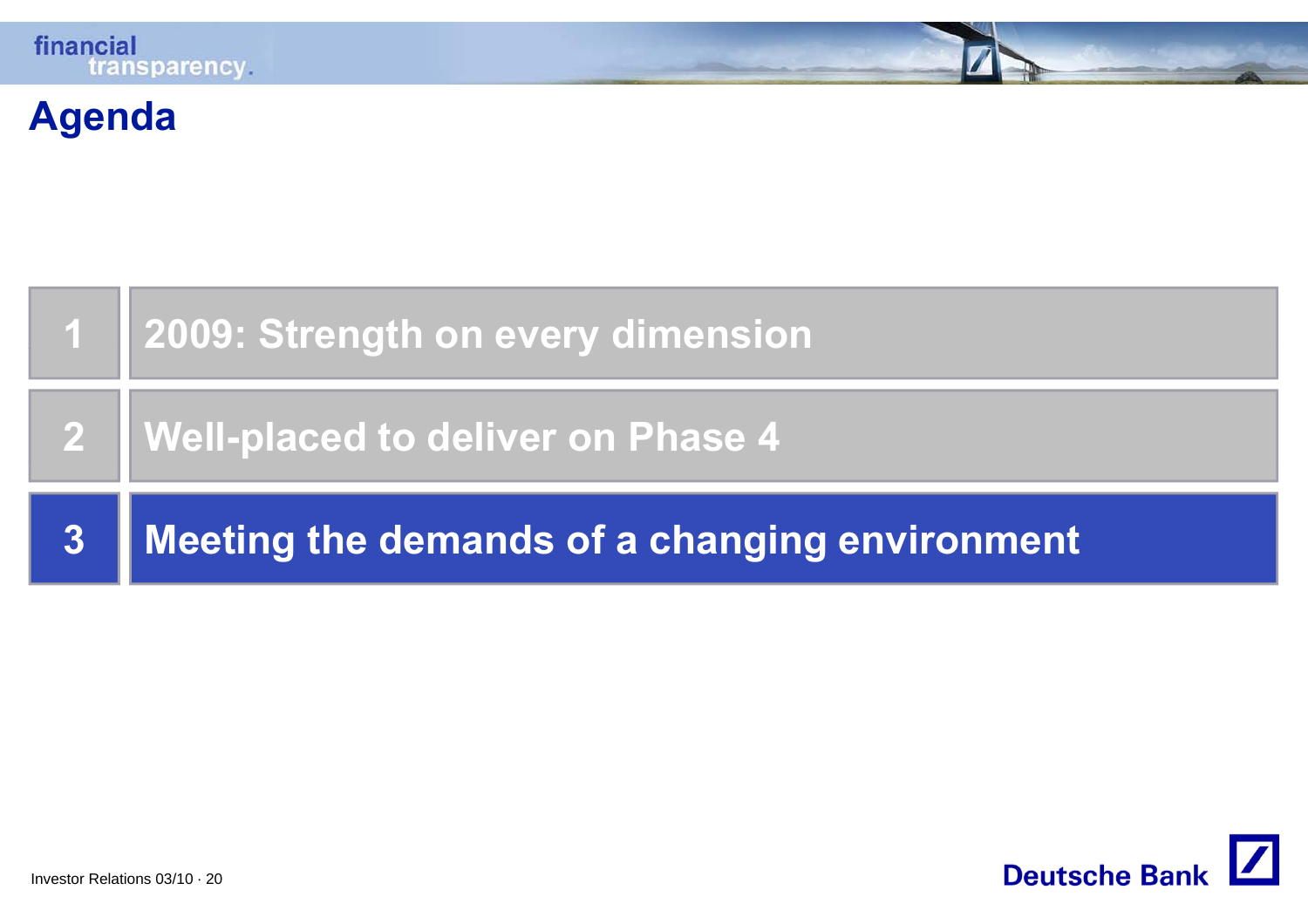## **The changing environment: Compensation**

Compensation reduced

Variable compensation aligned to longer-term financial performance

Increased equity component: Alignment with shareholder value

'Claw back' linked to future financial performance for all Managing Directors

Shift in pay-mix fixed vs. variable

Enhanced independent governance of all comp aspects Full compliance with

new G20 guidelines and BaFin requirements

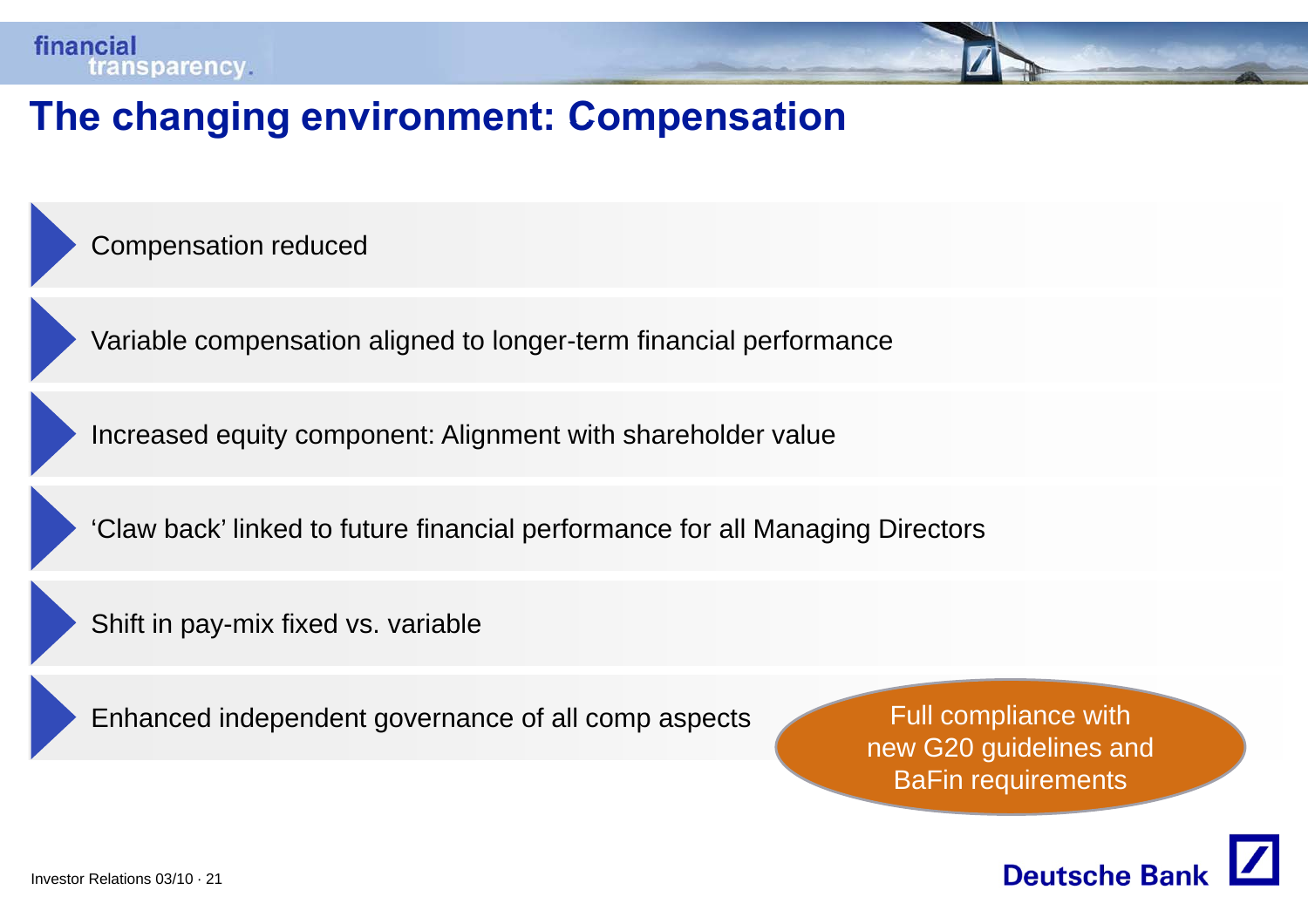## **The changing environment: Capital**



- Stressed Value-at-Risk
- **Incremental risk charge**
- $\blacksquare$  Trading book securitization
- Correlation trading



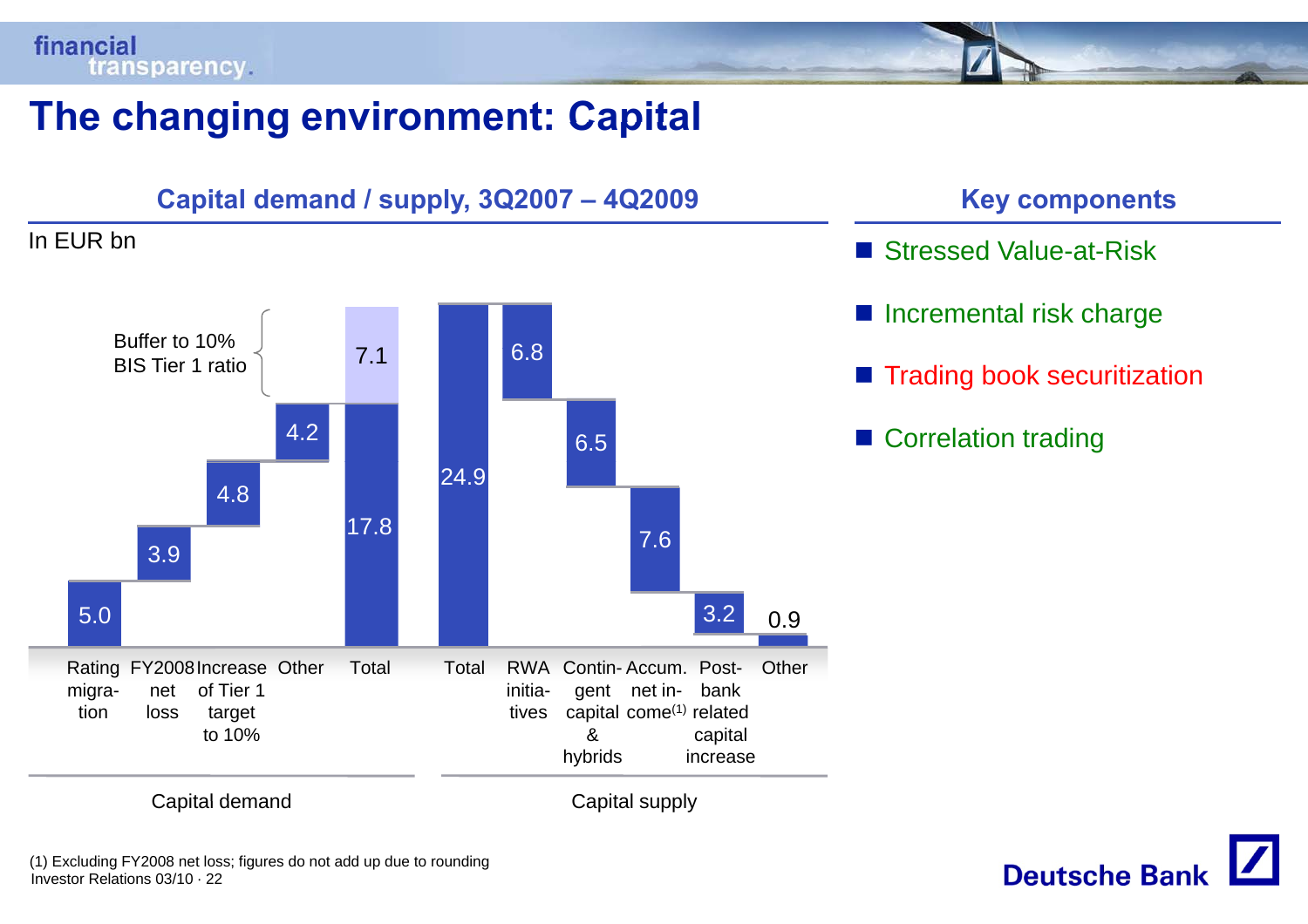## **The changing environment: Additional issues**

- Basel Committee consultative document
	- Capital / capital eligibility
	- Leverage
	- –**Liquidity**
	- –Counterparty credit risk
	- –Countercyclical capital buffers
	- –Timeline for implementation

#### **Consultation phase <b>Proposal** / discussion phase

- National capital requirements
	- Structure and capitalization of legal entities
- Asset allocation –
	- Allocation of operations
	- Sources and means of funding
	- "Living wills"
	- U.S. balance sheet levy
	- U.S. / EU proposed reforms
		- Proprietary trading
		- Hedge funds
		- Private equity / principal investments